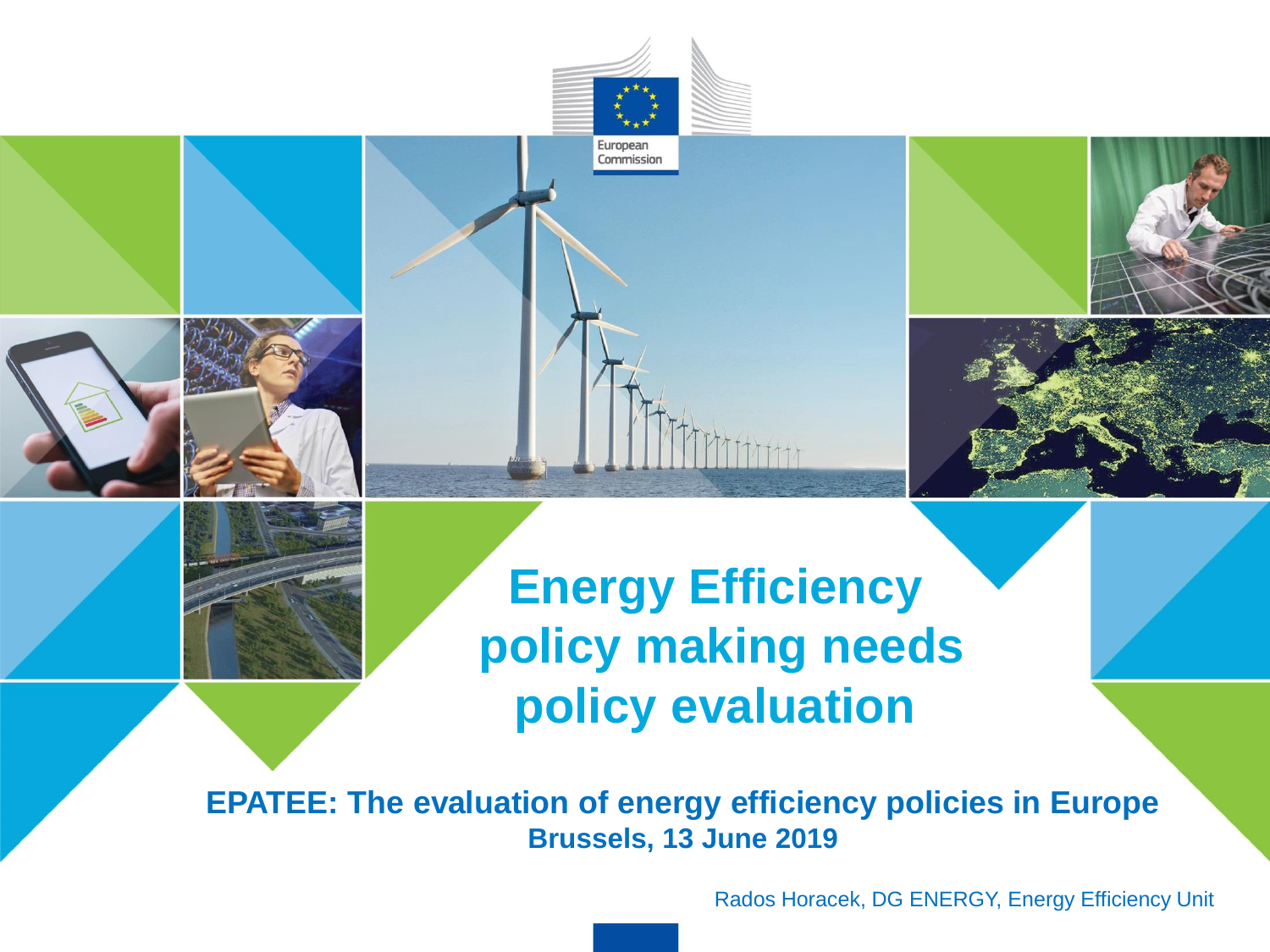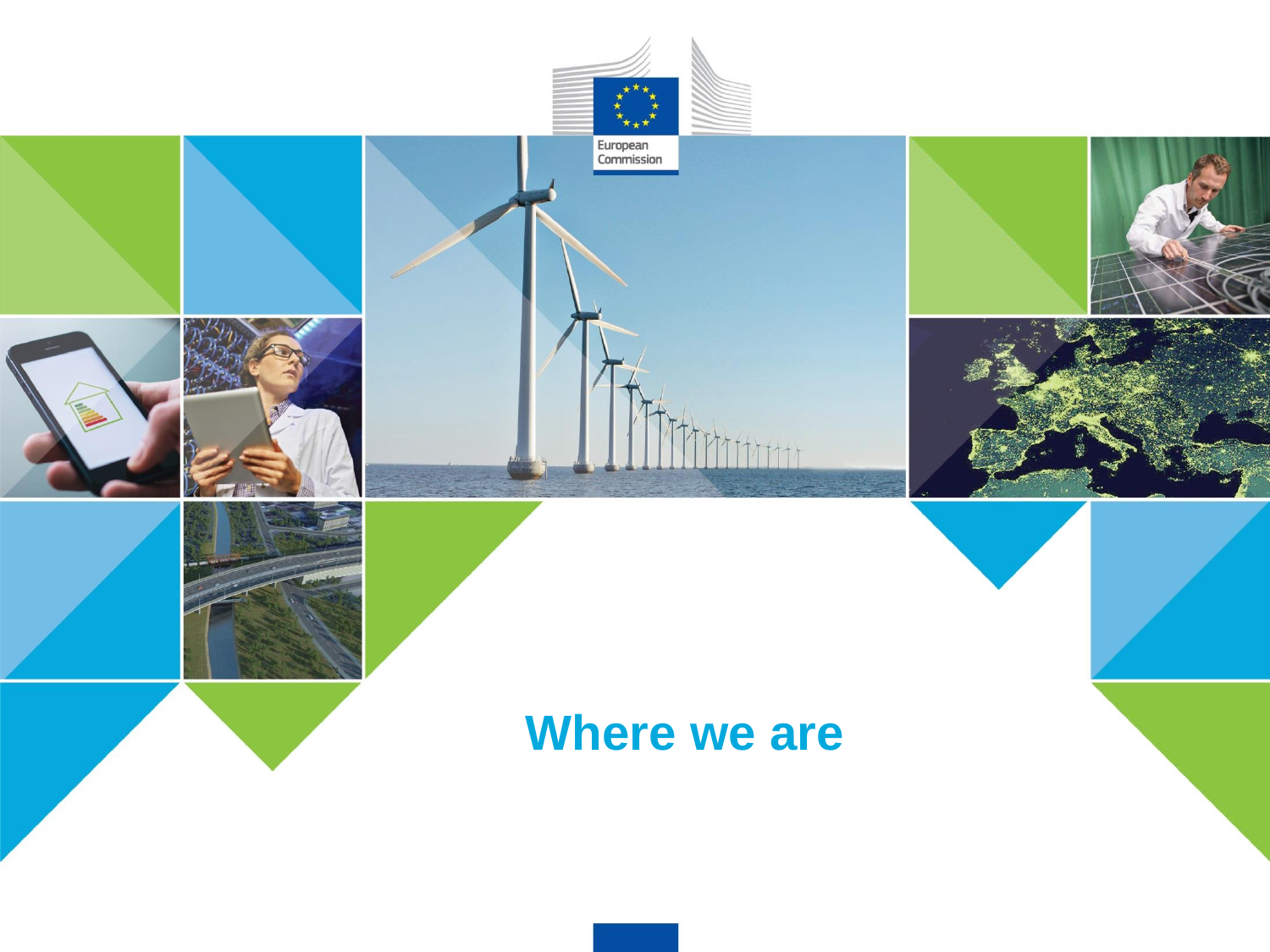## **Energy efficiency policy update: towards 2030 and beyond**

#### **PROGRESS TO DATE**

• **Revised Energy Performance of Buildings Directive (EPBD)** agreed and published  $-19$  June, entry into force  $-9$  July 2018

## • **Revised Energy Efficiency Directive (EED)**

agreed and published - 21 December 2018, entry into force  $-24$ December 2018 (together with the Governance Regulation and recast of the Renewable Energy Directive)

• **Revised and new Ecodesign & Energy Labelling regulations** in preparation: household and commercial fridges, dishwashers, washing machines, electronic displays, lighting…

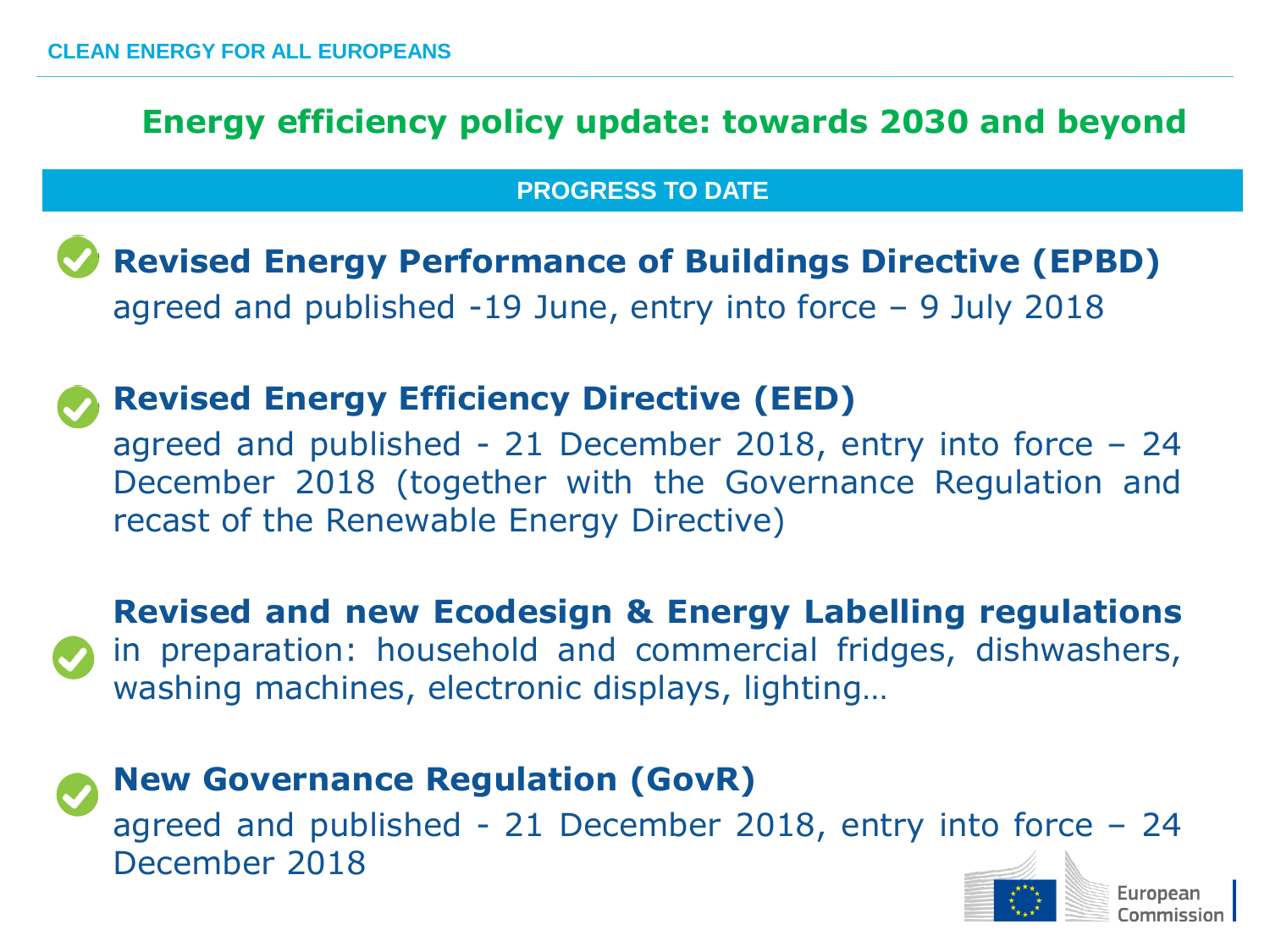## **National energy efficiency contributions (Art. 3 & Governance)**



**Indicative national contributions to be set taking into account that the EU's consumption in 2030 has to be no more than 1273 Mtoe of PEC "and/or" no more than 956 Mtoe of FEC**



Member States shall set their **national contributions to the Union target** in their energy and climate plans (in the same way as before) with indicative trajectories from 2021 onwards (the form of the trajectory is not-defined)



The Commission shall assess whether such contributions are sufficient to reach the 2030 target.



The Commission has the faculty to assume the level of national contributions of those Member States that do not submit in time their draft plans



In case of an **ambition gap** the Commission may issue recommendations to Member States whose contributions it deems insufficient and shall take EU measures if the contributions are insufficient in the final plans.



In case of **collective delivery gap** the Commission may issue recommendations to all MS and if appropriate take EU measures. Any gap identified in one of the 3 assessment points: in 2022, 2025 and 2027, shall be filled solely by additional EU measures.

**MS delivery gaps** shall be addressed by recommendations



Europear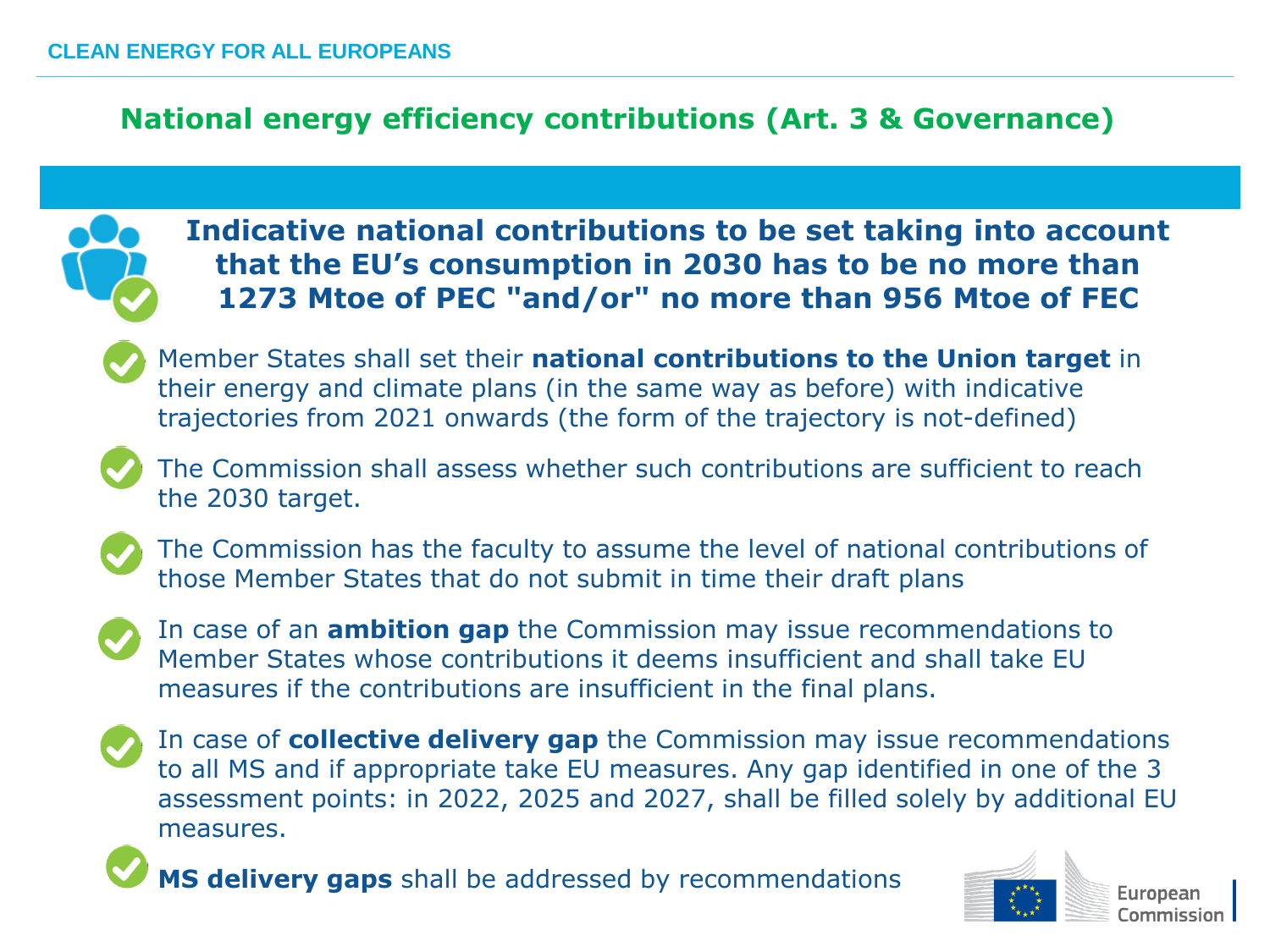#### **Energy saving obligation, Art. 7, 7a, 7b & Annex V (I)**

**Extended obligation beyond 2020 – 0.8% new annual energy savings of final energy consumption** 



Member States should achieve new savings of **0.8%** (each year) from 1 January 2021 to 31 December 2030 and for **ten-year periods after 2030** (unless reviews by the Commission by 2027 conclude that this is not necessary).

- Member States shall show how the amount of energy savings required was calculated in their **integrated national energy and climate plans** (Annex III of the Governance Regulation).
- Mandatory requirement to **alleviate energy poverty** (Art. 7(11)) in designing policy measures Member States shall take into account the need to alleviate energy poverty.

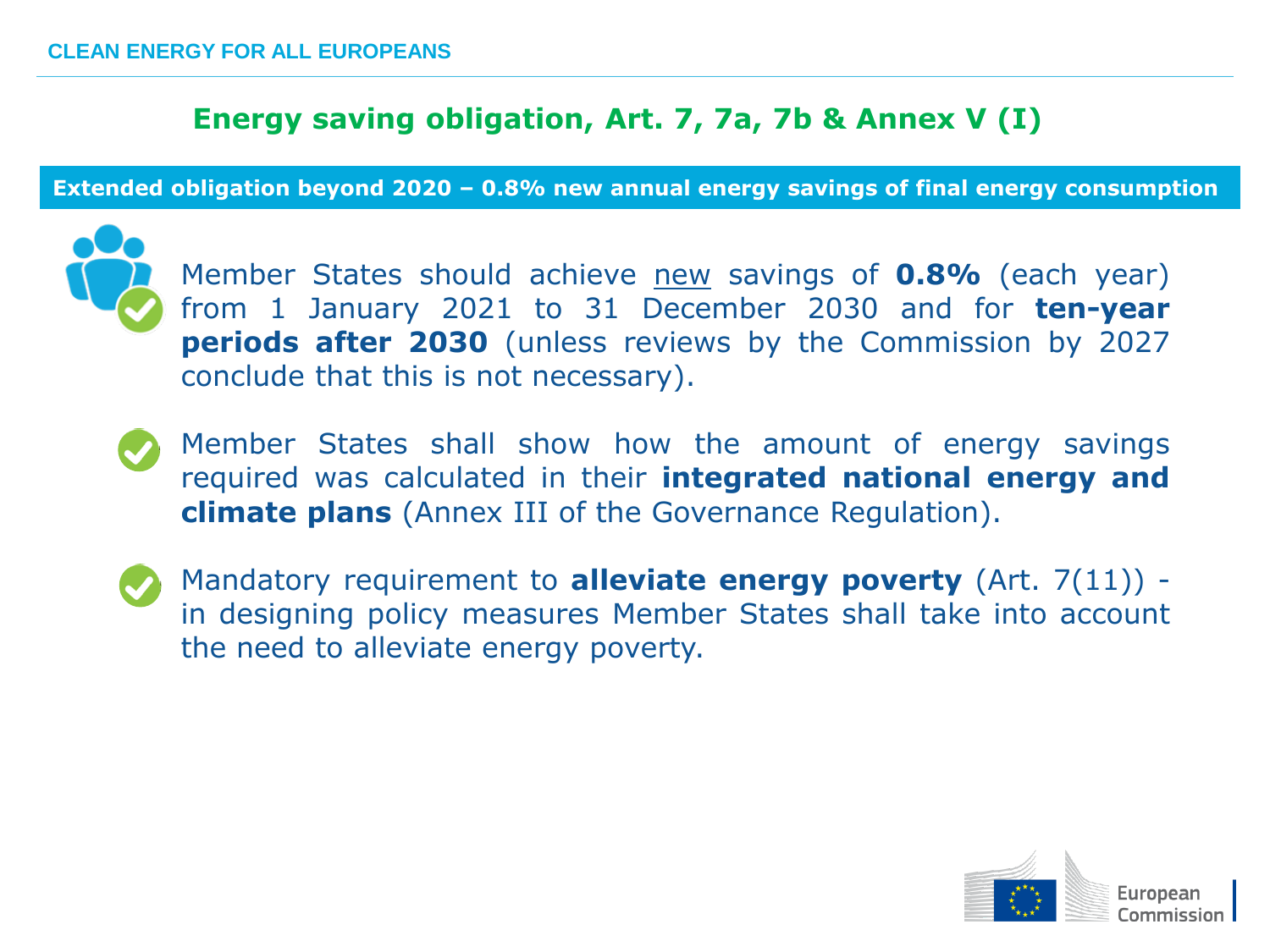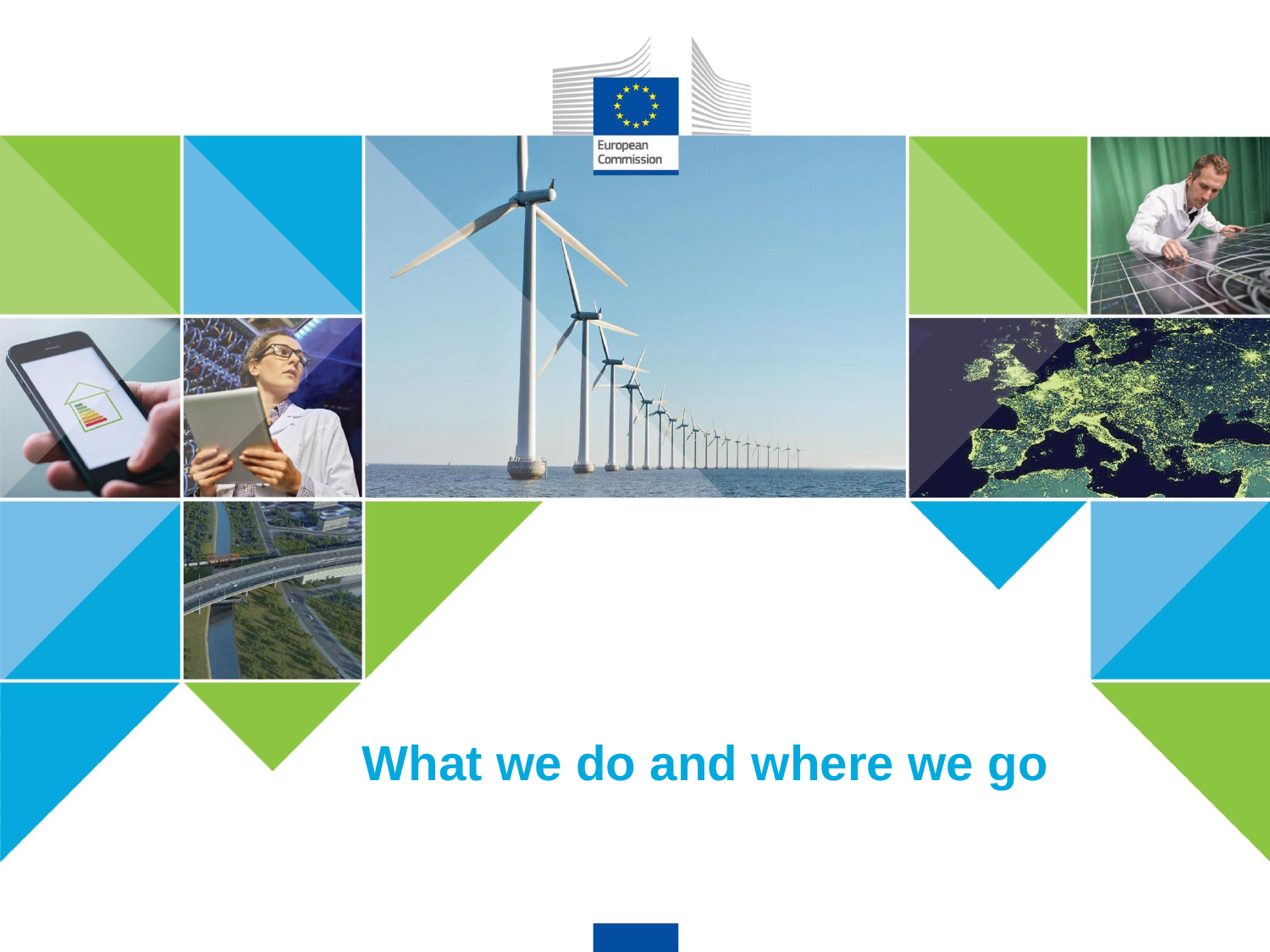## **When does the Commission need evaluation?**

- Annual reports assessing MSs policy
- Article 7 EED plans assessing MSs policy
- Sharing **best practices** to reach the 2020 targets (Task Force)
- Assessing NECPs
- If ambition gap proposing more **EU policy**
- If delivery gap proposing more **EU and national policy**
- Planned review of **EED - EU policy**

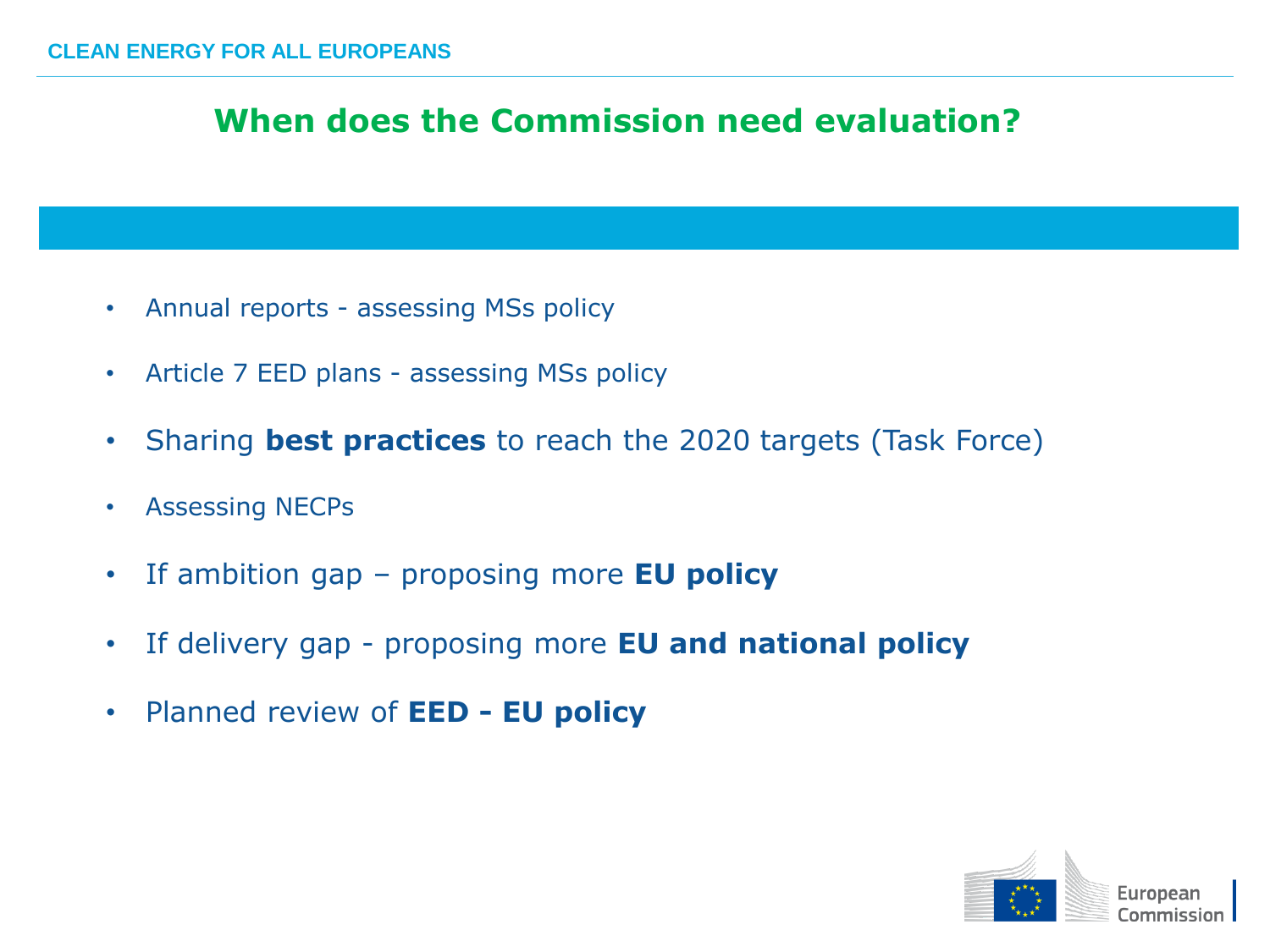## **More efforts needed to reach the EU target for 2020**



Source: Eurostat data

Energy consumption is **rising since 2014**, following an extended period of declining or flat consumption.

The distance to the **EU 2020 energy efficiency target** has been increasing*.*

European Commission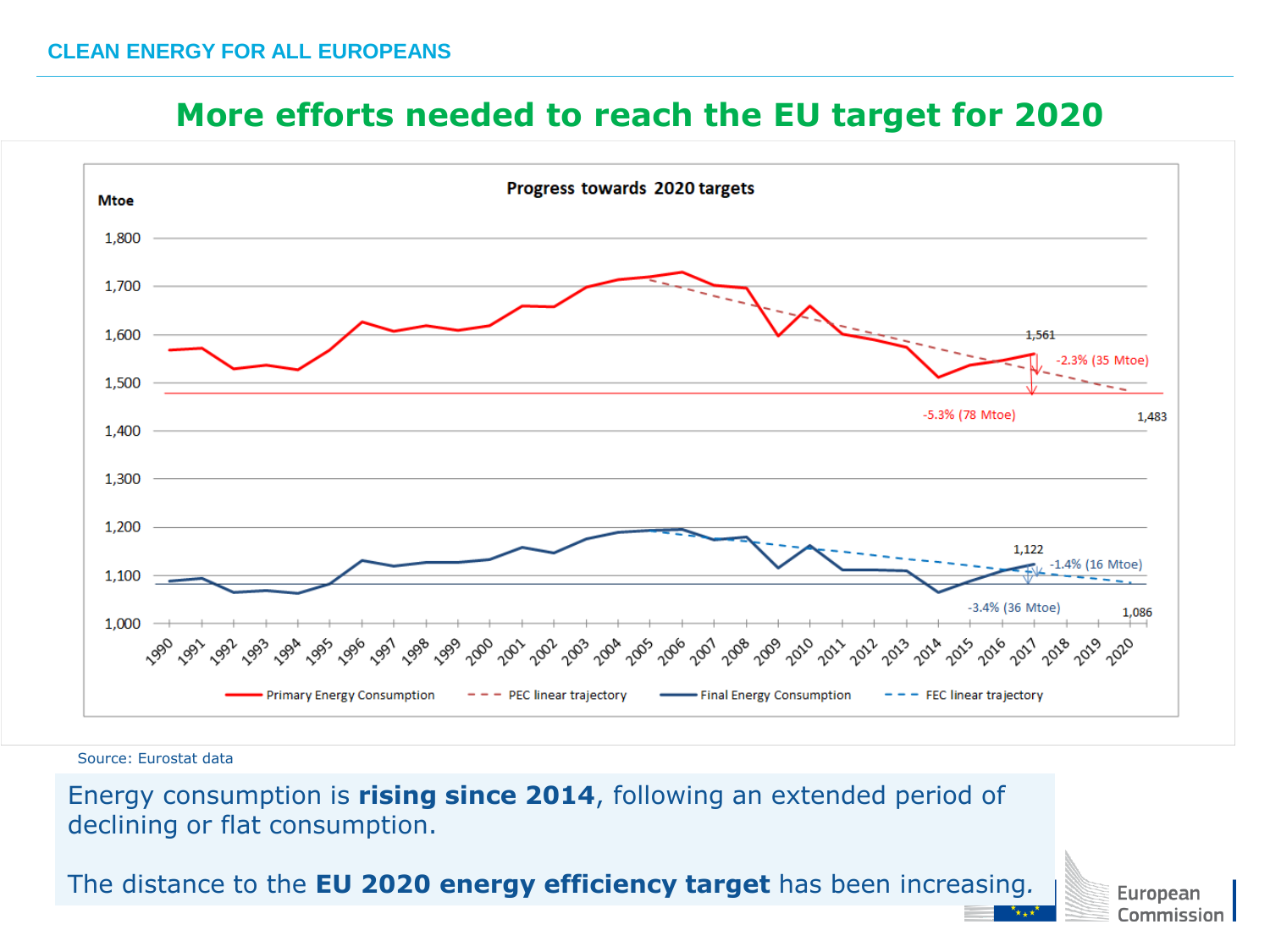## **Causes of increased energy consumption**

**A dedicated task force was set up in September 2018**

## **Possible factors were identified amongst others that have contributed to the increased energy demand:**

- $\Box$  Weather (colder winters in the recent years)
- $\Box$  Relatively low oil prices
- □ Higher economic growth
- **Lower policy impact… ???**

#### **Member States have identified other potential causes:**

- □ Delayed policy implementation (i.e. Article 7 EED, Art. 7 EPBD)
- $\Box$  Difference between the estimated savings and the savings achieved
- $\Box$  Insufficient consideration of the impact of behavioural aspects (e.g. rebound effect)
- $\Box$  Lack of funding for energy efficiency policies
- $\Box$  Restriction of the existing EU state aid rules...

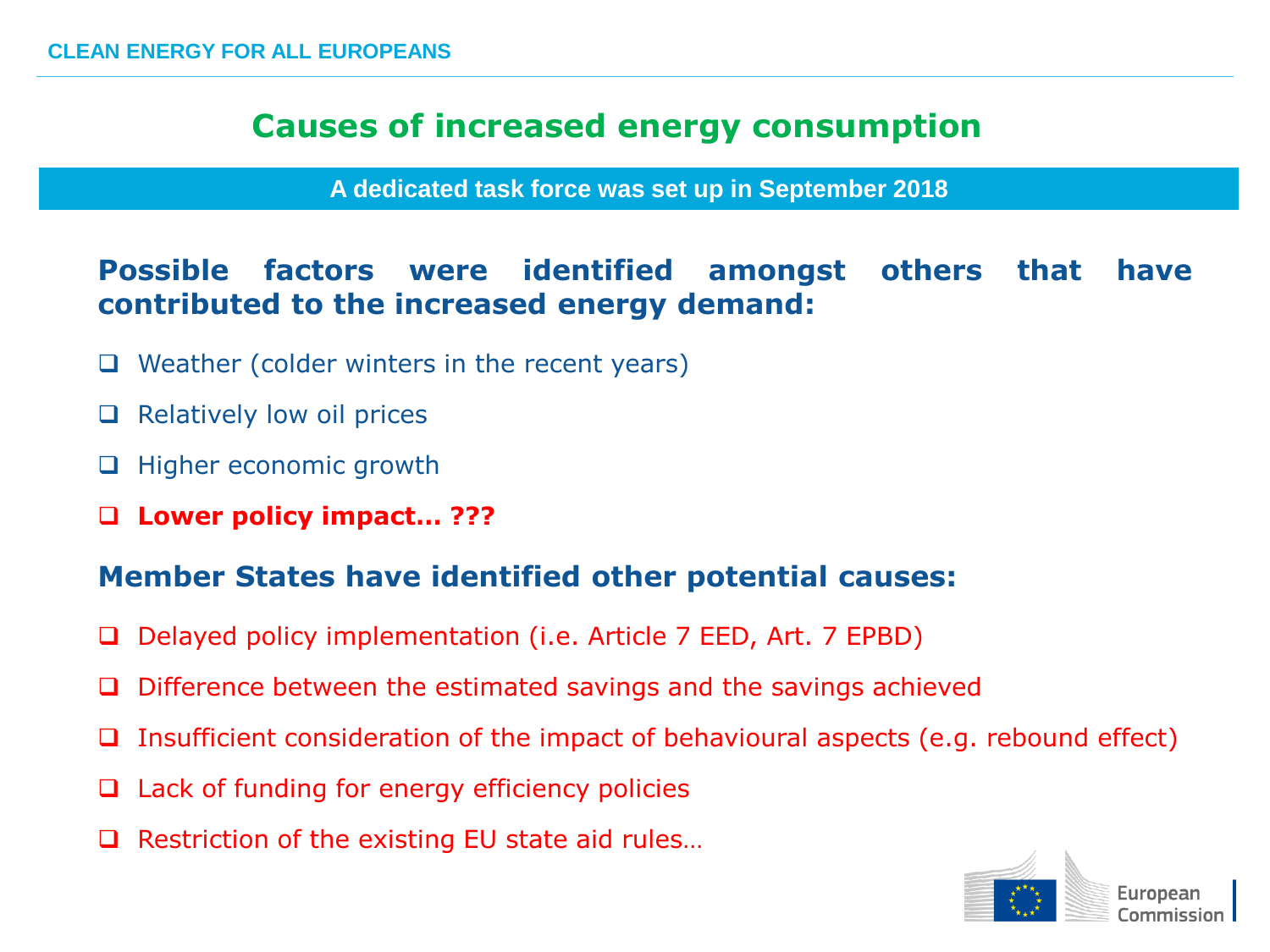## **Task Force on mobilising the efforts to reach the EU energy efficiency targets for 2020**

**A set of solutions were identified by the Task Force**

**Task Force** aims at understanding the causes of the increased consumption trends and identifying possible solutions.

The following **way forward** is needed based on the feedback from Member States and stakeholders:

- Ensuring the full implementation of the existing legislation (i.e. Art.7 EED, Art. 7 EPBD and Art. 14&15 EPBD);
- **Putting in place additional (national) measures to address the gap;**
- Support by the Commission (e.g. capacity building of the public sector).

**Report summarising work of the Task Force is available on Europa website: [https://ec.europa.eu/energy/sites/ener/files/report\\_of\\_the\\_work\\_of\\_task\\_force\\_](https://ec.europa.eu/energy/sites/ener/files/report_of_the_work_of_task_force_mobilising_efforts_to_reach_eu_ee_targets_for_2020.pdf) [mobilising\\_efforts\\_to\\_reach\\_eu\\_ee\\_targets\\_for\\_2020.pdf](https://ec.europa.eu/energy/sites/ener/files/report_of_the_work_of_task_force_mobilising_efforts_to_reach_eu_ee_targets_for_2020.pdf)**

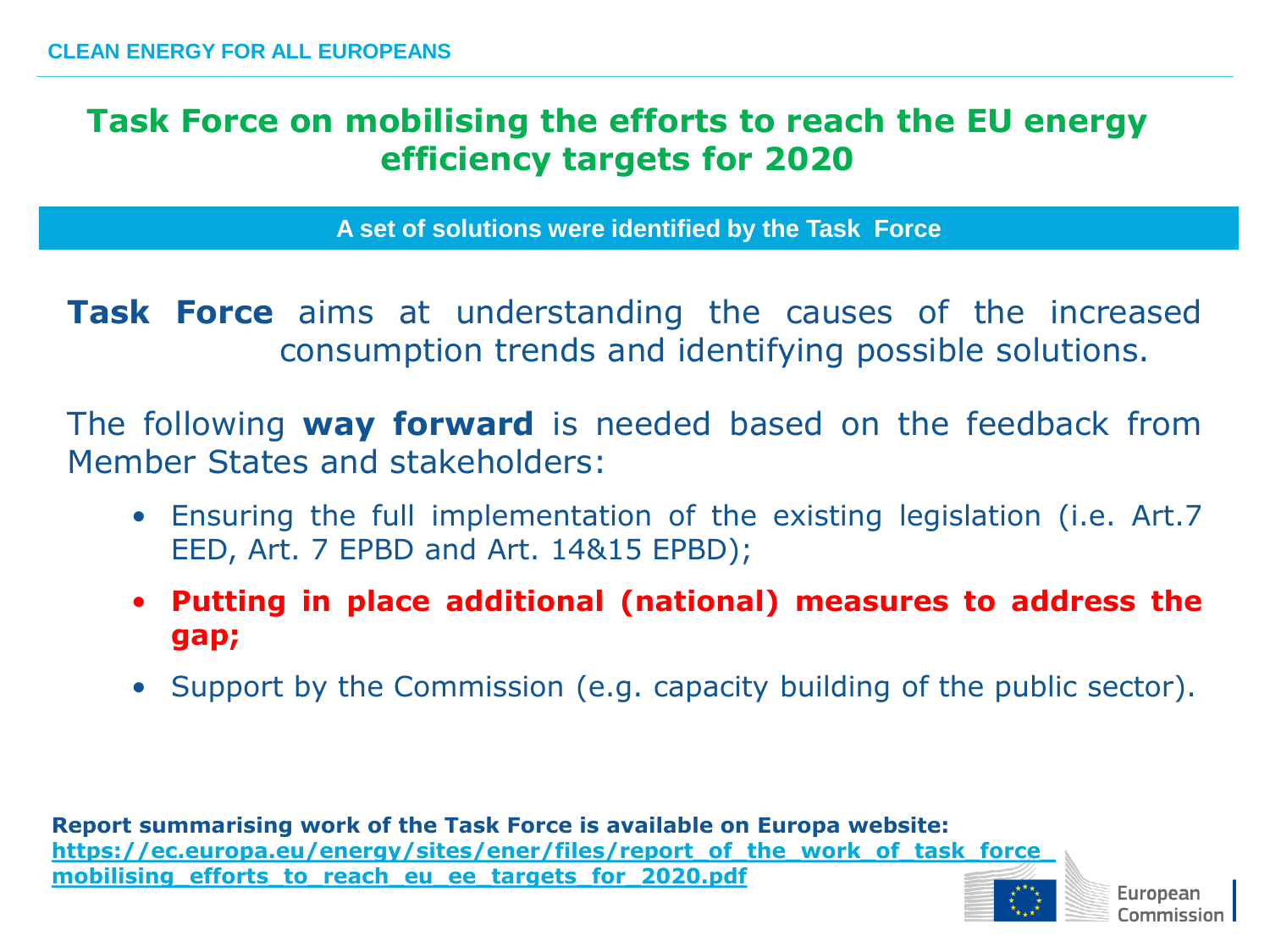# **Ambition gap ?**

#### **Governance Regulation 1999/2018/EU**

*Article 31*

#### **Response to insufficient ambition of integrated national energy and climate plans**

3. Where, on the basis of its assessment of the integrated national energy and climate plans and their updates pursuant to Article 14, the Commission concludes that the objectives, targets and contributions of the integrated national energy and climate **plans or their updates are insufficient** for the collective achievement of the Energy Union objectives and, in particular, for the first ten-year period, for the Union's **2030 targets for** renewable energy and **energy efficiency**, it

*shall propose measures and exercise its powers at Union level in order to ensure the collective achievement of those objectives and targets*.

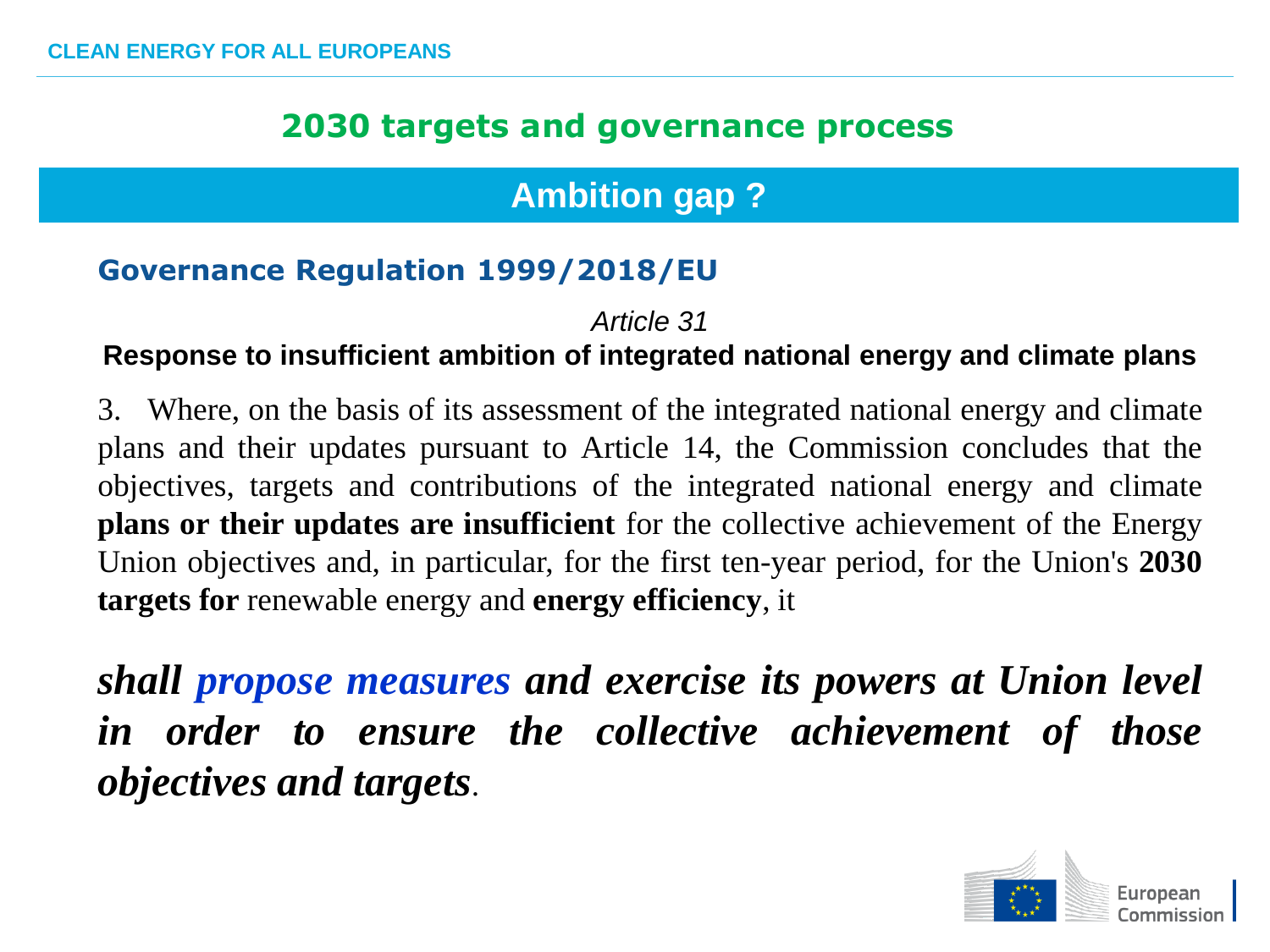# **Delivery gap ? – 1. recommendations**

## **Governance Regulation 1999/2018/EU**

#### *Article 32* **Response to insufficient progress towards the Union's energy and climate objectives and targets**

1. Where, on the basis of its assessment pursuant to point (b) of Article 29(1), the Commission concludes that *insufficient progress is made by a Member State* towards meeting its objectives, targets and contributions, its reference points for renewable energy, or in implementing the policies and measures set out in its integrated national climate and energy plan, it shall issue *recommendations to the Member State* concerned pursuant to Article 34.

2. Where, on the basis of its aggregate assessment of Member States' integrated national energy and climate progress reports pursuant to point (a) of Article 29(1), and supported by other information sources, as appropriate, the Commission concludes that the *Union is at risk of not meeting the objectives* of the Energy Union and, in particular, for the first tenyear period, the targets of the Union's 2030 Framework for Climate and Energy, it may issue *recommendations to all Member States* pursuant to Article 34 to mitigate such a risk.

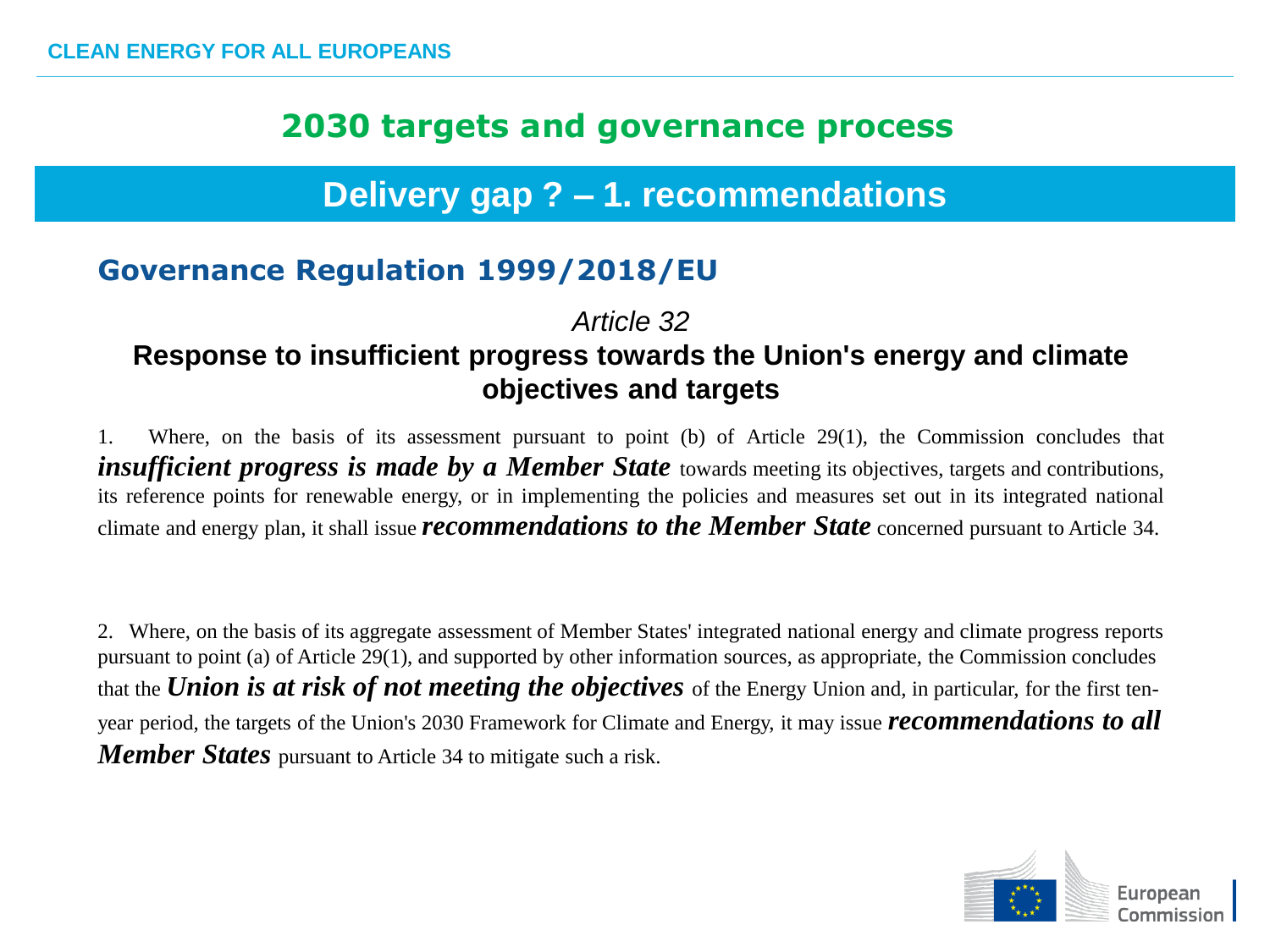## **Delivery gap ? – 2. measures**

## **Governance Regulation 1999/2018/EU**

*Article 32*

#### **Response to insufficient progress towards the Union's energy and climate objectives and targets**

 $2<sub>1</sub>$ 

In the area of energy efficiency, the Commission shall as appropriate, *propose measures* and exercise its powers at Union level in addition to those recommendations in order to ensure, in particular, the achievement of the Union's 2030 target for energy efficiency.

In the area of energy efficiency, such additional measures may in particular improve the energy efficiency of:

- (a) products, pursuant to Directive 2009/125/EC of the European Parliament and of the Council (34) and Regulation (EU) 2017/1369 of the European Parliament and of the Council (35);
- (b) buildings, pursuant to Directives 2010/31/EU and 2012/27/EU; and
- (c) transport.

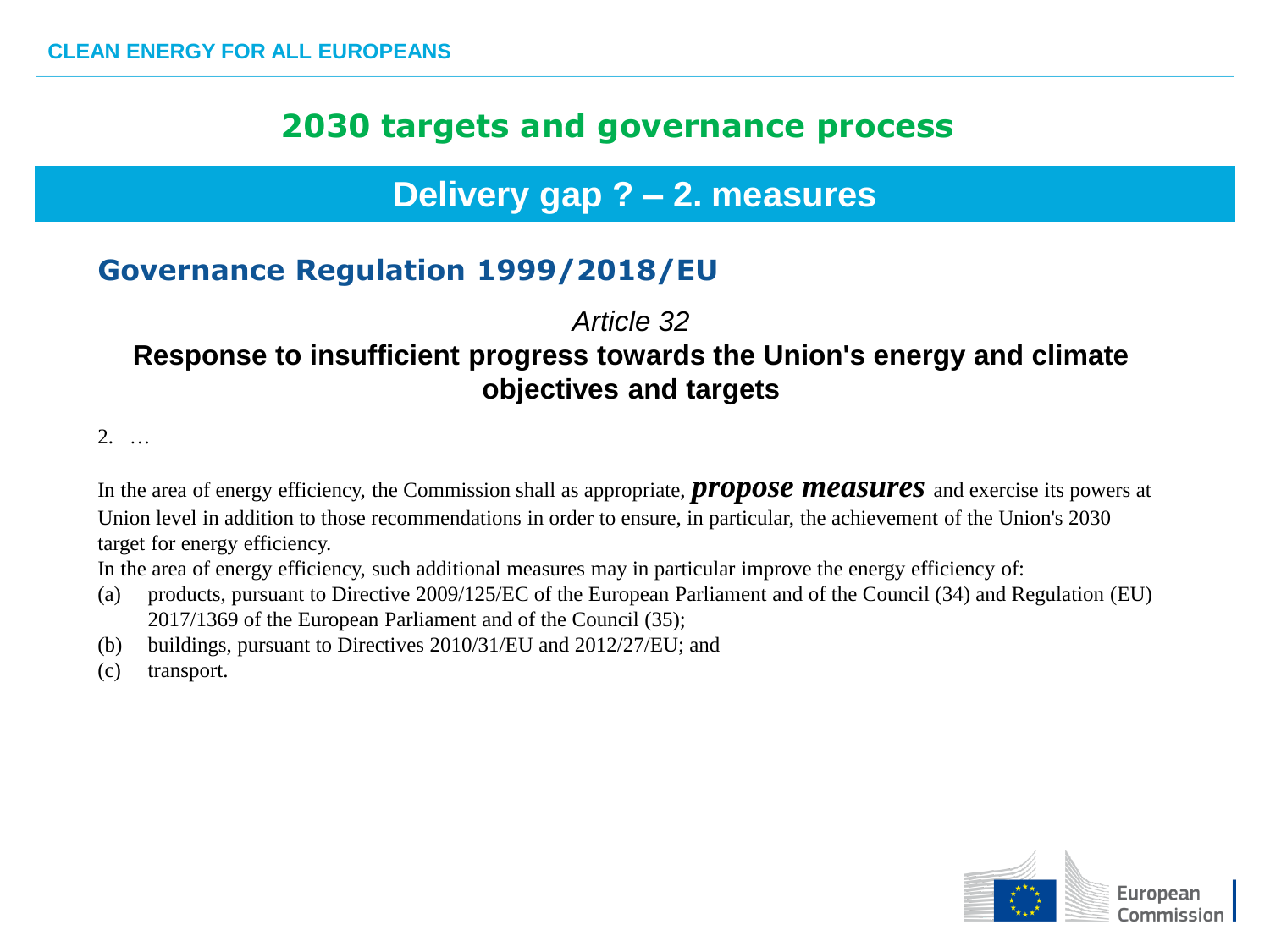## **Delivery gap ? – 3. more measures**

## **Governance Regulation 1999/2018/EU**

*Article 32*

#### **Response to insufficient progress towards the Union's energy and climate objectives and targets**

6. Where, in the area of energy efficiency, without prejudice to other measures at Union level pursuant to the third subparagraph of paragraph 2 of this Article, the Commission concludes, based on its assessment pursuant to Article 29(1) and (3), carried out by the years *2022, 2025 and 2027* that *progress* towards collectively achieving the Union's energy efficiency targets referred to in the first subparagraph of Article 29(3) is *insufficient*, it *shall propose measures* and exercise its power at Union level in addition to those set out in Directive 2010/31/EU and Directive 2012/27/EU *to ensure* that the Union's 2030 energy efficiency targets are met.

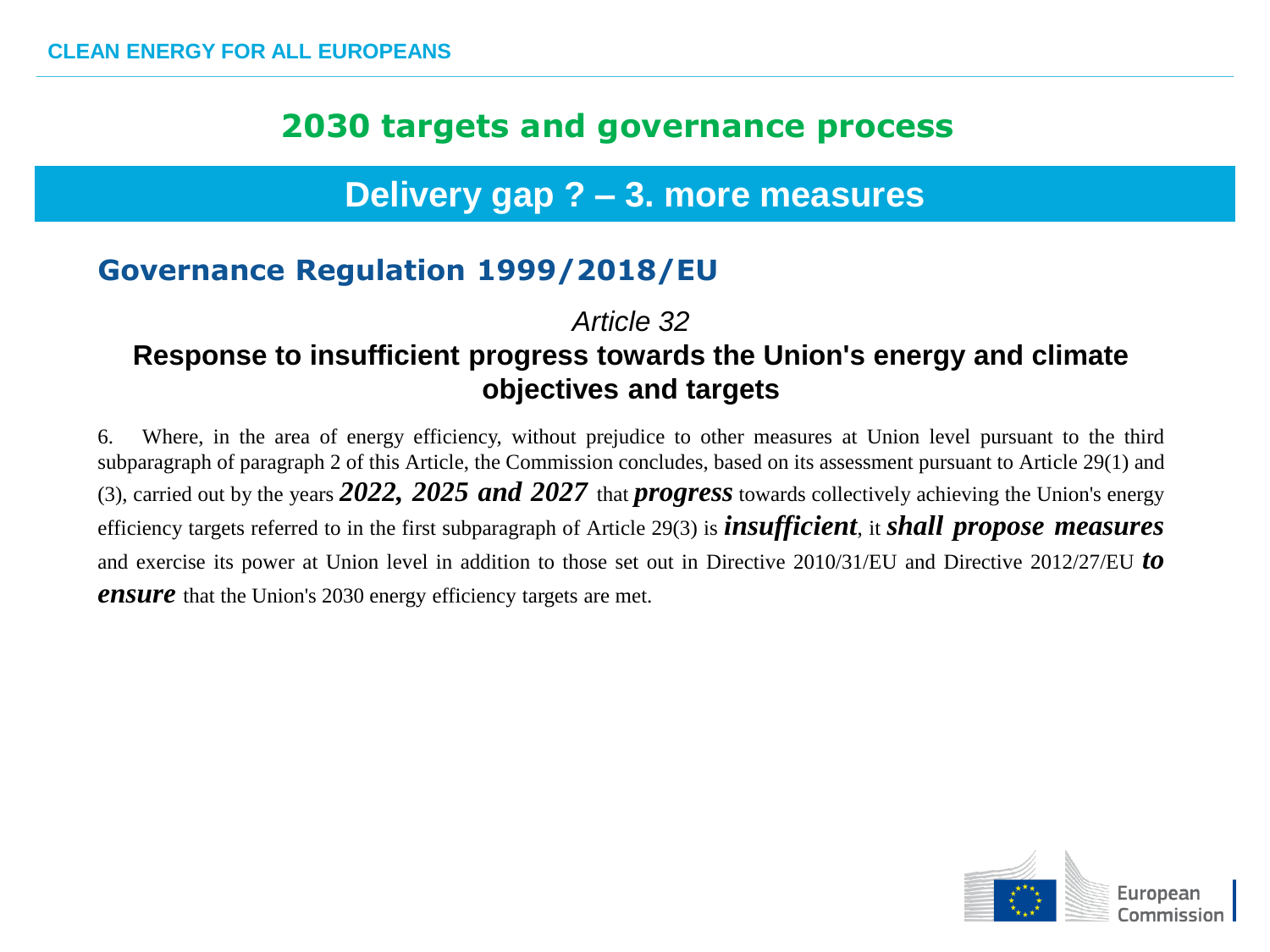#### **CLEAN ENERGY FOR ALL EUROPEANS**

## **Review obligations under EED**

- By 31 December 2019, the Commission shall assess the effectiveness of the implementation of the definition of small and medium-sized enterprises for the purposes of **Article 8(4)**, and shall submit a report to the European Parliament and to the Council. As soon as possible after submission of that report, the Commission shall, if appropriate, **adopt legislative proposals**.
- **General review** of the EED and the EPBD: EED by 28 February 2024 and five years thereafter; EPBD – by 1 January 2026.
- **Article 7 EED** review by 2027

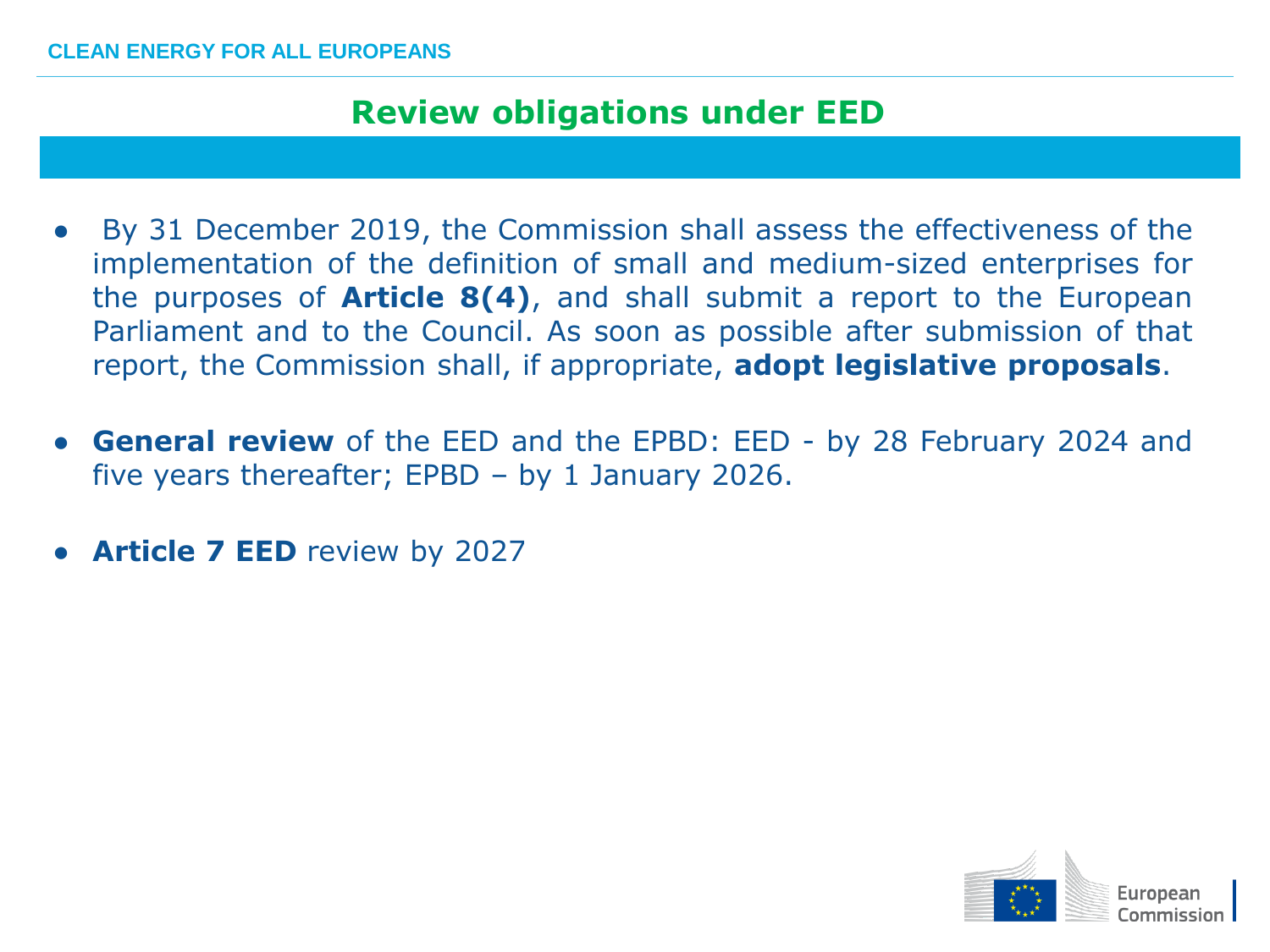## **Evaluation is part of Better Regulation**

#### **EU policy making**

• Better Regulation guidelines

[https://myintracomm.ec.europa.eu/sg/better\\_regulation/Pages/guidelines-toolbox.aspx](https://myintracomm.ec.europa.eu/sg/better_regulation/Pages/guidelines-toolbox.aspx)

• Evaluation chapter VI (evaluation questions are in tool 47): [https://myintracomm.ec.europa.eu/sg/better\\_regulation/Documents/tool\\_47.pdf](https://myintracomm.ec.europa.eu/sg/better_regulation/Documents/tool_47.pdf)

#### **Evaluation is an evidence-based judgement of the extent to which an existing intervention is:**

- **Effective;**
- **Efficient;**
- **Relevant given the current needs;**
- **Coherent both internally and with other EU interventions; and**
- **Has achieved EU added value**.

Evaluation uses evidence to judge how well the intervention has performed (or is working), taking account of earlier predictions made in the context of an impact assessment. Evaluation goes beyond an assessment of what has happened; it considers why something has occurred (and what links, if any, can be made to the role of the EU intervention) and, if possible, how much has changed as a consequence. It thus aims (where possible) to draw conclusions about the causal effects of the EU intervention on the desired outcomes. It should also look at the wider perspective, seeking to identify (and learn from) any unintended/unexpected effects which were not anticipated for example, in the impact assessment or in the act agreed by the Legislators. Evaluation should provide an evidence-based assessment of whether the EU intervention continues to be justified.